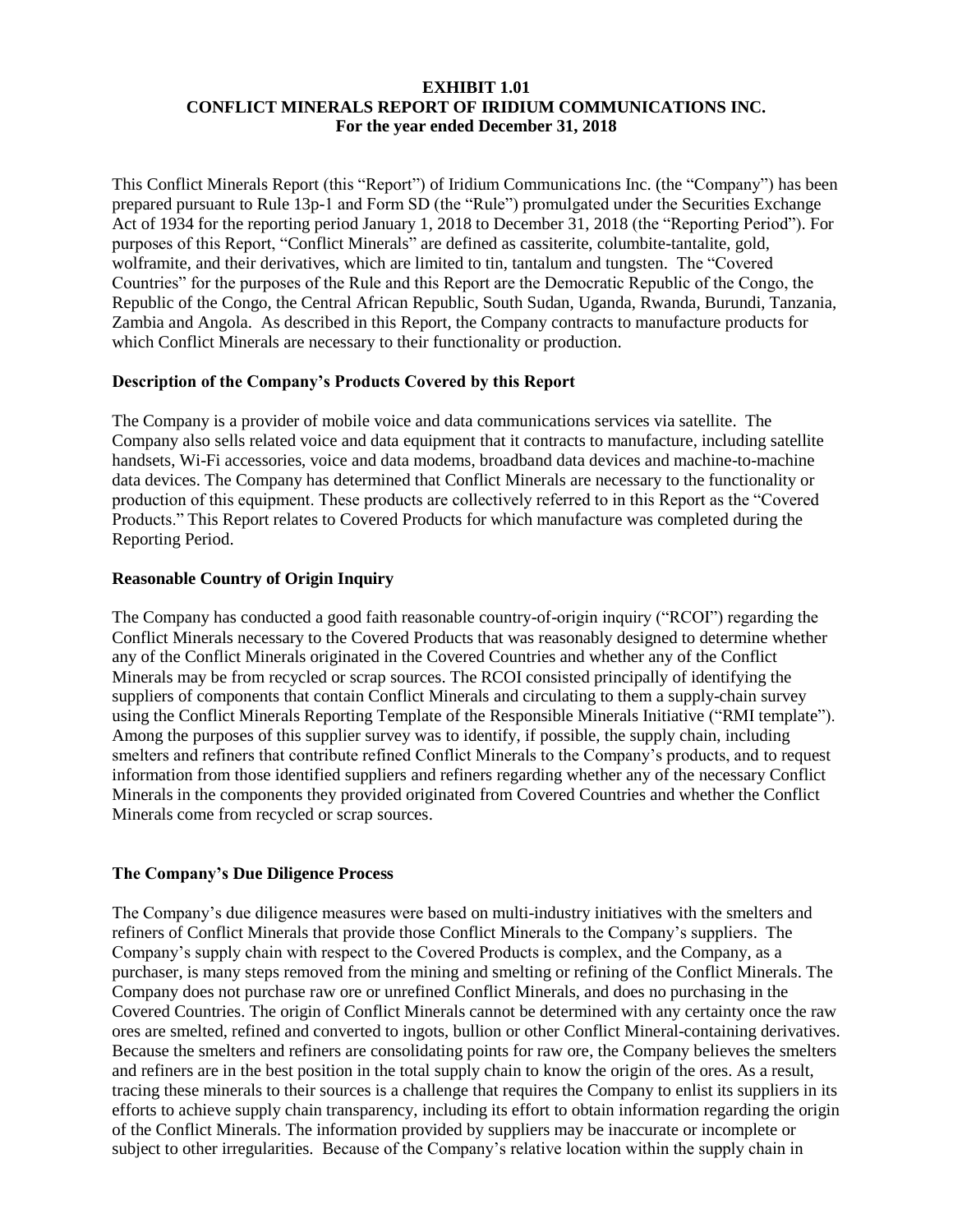relation to the actual extraction, transport, smelting, and refinement of Conflict Minerals, its ability to verify the accuracy of information reported by suppliers is limited.

In addition, the Company has regular contact with only a limited number of suppliers – its first tier suppliers – within its supply chain. The remaining indirect suppliers report to the Company's direct suppliers and contract manufacturers, some of which, like the Company, are subject to the SEC's Rule and file specialized disclosure reports on form SD annually as required. The Company has chosen to directly survey those indirect suppliers in lieu of relying only on the surveying efforts of contract manufacturers or other direct suppliers. These efforts include, but are not limited to, requesting and receiving supplier RMI template.

## **A. Design of the Company's due diligence framework**

The design of the Company's due diligence measures conforms, in material respects, with the internationally recognized due diligence framework in the OECD Due Diligence Guidance for Responsible Supply Chains of Minerals from Conflict-Affected and High-Risk Areas: Second Edition (OECD 2013) ("OECD Framework"), including related Supplements for each of the Conflict Minerals, consistent with the Company's position as a downstream company.

#### *Establish Strong Company Management Systems*

- *Conflict Minerals Team*. The Company maintained a Conflict Minerals Team comprised of senior members of its legal, manufacturing, engineering and purchasing organizations under the oversight of the Chief Legal Officer.
- *Policy*. The Company updated and communicated to its suppliers and the public the Company's DRC Conflict Free Sourcing Policy for the supply chain of minerals originating from Conflict-Affected and High-Risk Areas (the "Policy"). The Policy can be found here: [https://www.iridium.com/company-info/corporate-social-responsibility/sustainability/#conflict](https://www.iridium.com/company-info/corporate-social-responsibility/sustainability/#conflict-minerals)[minerals](https://www.iridium.com/company-info/corporate-social-responsibility/sustainability/#conflict-minerals)
- *System of controls and transparency.* The Company maintains internal standard operating procedures to guide the Company's due diligence efforts. These procedures establish a process to be followed in order to generate and maintain the information needed to comply with Dodd-Frank Section 1502.
- *Strengthen engagement with suppliers*. The Company maintains a standard provision in its supply chain contracts under which the supplier agrees that it shall not knowingly include Conflict Minerals in any Products that it delivers to the Company that originate from the Democratic Republic of the Congo or the adjoining countries. The provision further states that supplier agrees to cooperate in any audit and produce any information that may reasonably be required by Company to ensure that it fully complies with its legal and regulatory obligations that govern the use of Conflict Minerals. This provision also requests that this clause be included in agreements that each contract manufacturer may have with its suppliers, vendors, or subcontractors.
- *Establish a company grievance mechanism*. The Company maintains a grievance mechanism for concerned parties who wish to report information regarding the Company's use of Conflict Minerals. Communications may be sent to [supplychain@iridium.com.](mailto:supplychain@iridium.com)

# *Identify and Assess Risks in the Supply Chain*

*Identify smelters and refiners in the supply chain.* The Company assessed its Covered Products and its suppliers in order to identify Conflict Minerals scope and risk. The Company's Covered Products and suppliers were reviewed throughout the year. The Company looked for supplier changes in its supply chain and evaluated new suppliers for use of Conflict Minerals through a review of internal documents including bills of material, materials declarations, and purchasing contracts. New suppliers were assessed as part of the Company's vendor due diligence and compliance assessment program, which was designed to assess transparency from its vendors and compliance with the Company's Conflict Minerals policy.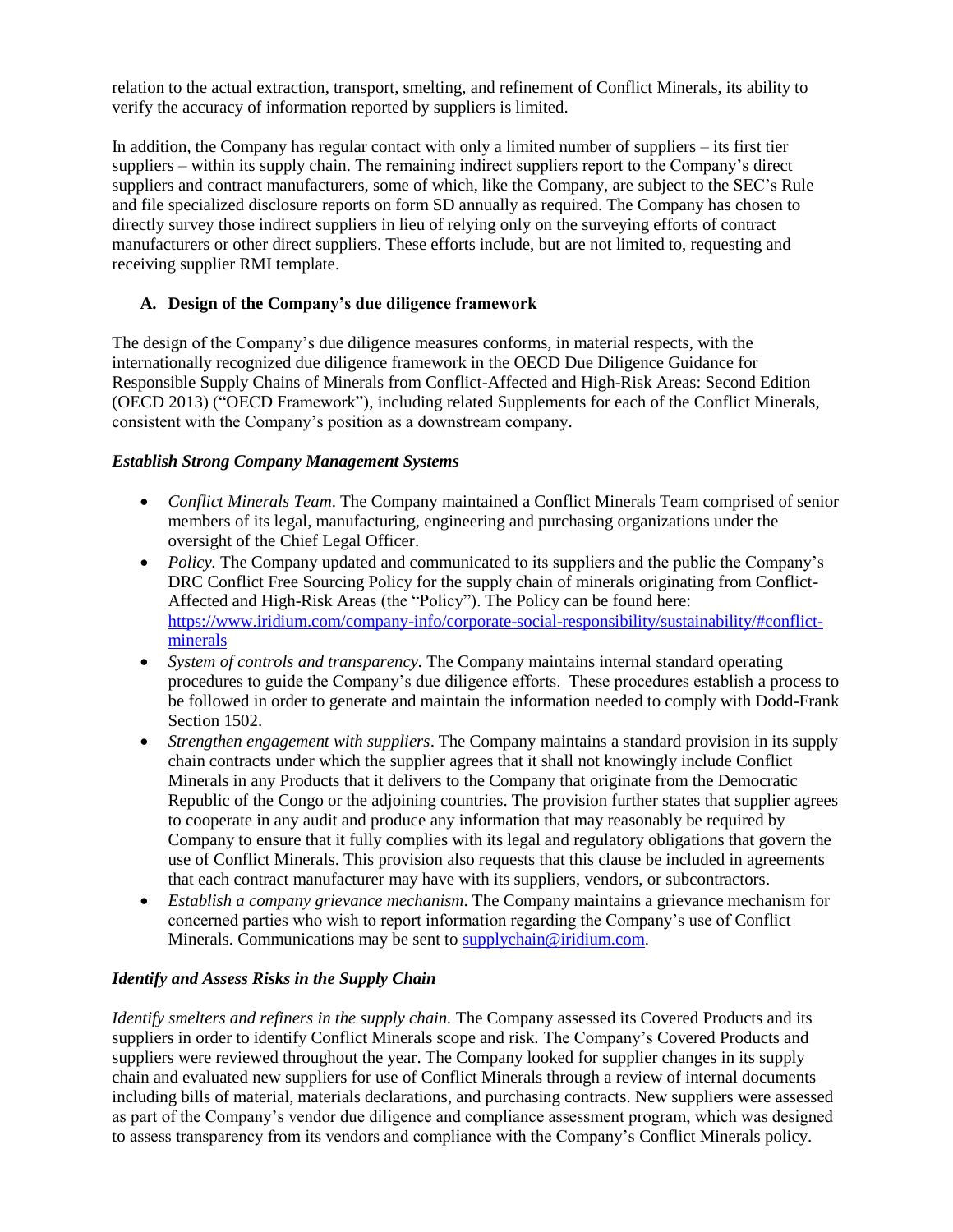Suppliers identified as providing parts to the Company that included Conflict Minerals were tracked through an information system that captures and categorizes supplier and product information.

The Company surveyed the suppliers on the Company's master supplier list. The Company also conducted a survey of suppliers used by its contract manufacturers, Benchmark Electronics, Inc., and Beam Communications Pty Ltd., unless it was explicitly known from the material description or internal review that the material purchased did not contain Conflict Minerals. Due to the Company's location within the supply chain relative to the actual extraction, transport, smelting, and refinement of ore, its ability to verify the accuracy of information reported by suppliers is limited. The Company requested that sourcing information provided by suppliers apply to materials provided for products the manufacture of which was completed during the entire Reporting Period.

*Assessment of risk.* Indirect suppliers' responses were assessed by evaluating the reasonableness and consistency of responses within the RMI template and follow-up email correspondence, as well as information known about supplies and suppliers. To the extent that, based on data provided by its suppliers, the Company was able to identify smelters and refiners that might be in the Company's supply chain, the Company took steps to assess the smelter's or refiner's due diligence to the extent practicable. To that end, the Company examined whether each smelter or refiner had been validated as conflict-free through industry group programs, such as the RMI's Responsible Minerals Assurance Process ("RMAP"). The RMAP provides a list of smelters and refiners that an independent third-party audit has confirmed have systems in place that comply with the RMAP's assessment protocols to ensure sourcing of only conflict-free minerals

## *Design and Implement Strategy to Respond to Identified Risks*

*Strategy to respond to identified risks.* The Company has developed a strategy to manage suppliers that cannot or will not provide sufficient component and supply chain information or are using minerals from smelters or refiners that have not received a "conflict free" designation. The specific supplier corrective actions taken will depend on factors such as vendor size, risk level and vendor capabilities, and may include actions ranging from encouraging the supplier to source responsibly to disengaging from the supplier.

*Steps taken to implement strategy to mitigate risk.* The Company has completed the following steps to improve its due diligence process, improve its supply chain transparency, and to further mitigate the risk that its necessary Conflict Minerals finance or benefit armed groups in the Covered Countries, including:

- Encourage supplier participation in an industry initiative such as iPoint, to increase compliance and response rate to suppliers' smelter surveys.
- Provide training materials for suppliers, if requested, on responsible sourcing to increase the response rate and improve the content of the supplier survey responses.
- Develop and communicate a policy whereby suppliers that do not improve their responses in a timely fashion will be evaluated for potential removal as a preferred supplier from the Company's supply chain.

#### *Carry Out Independent Third-Party Audit of Supply Chain*

The Company does not have any direct relationships with smelters or refiners that process Conflict Minerals, and it does not perform or direct audits of these entities within its supply chain. As an alternative, the Company has considered information collected and provided by independent third-party audit programs, such as the RMAP.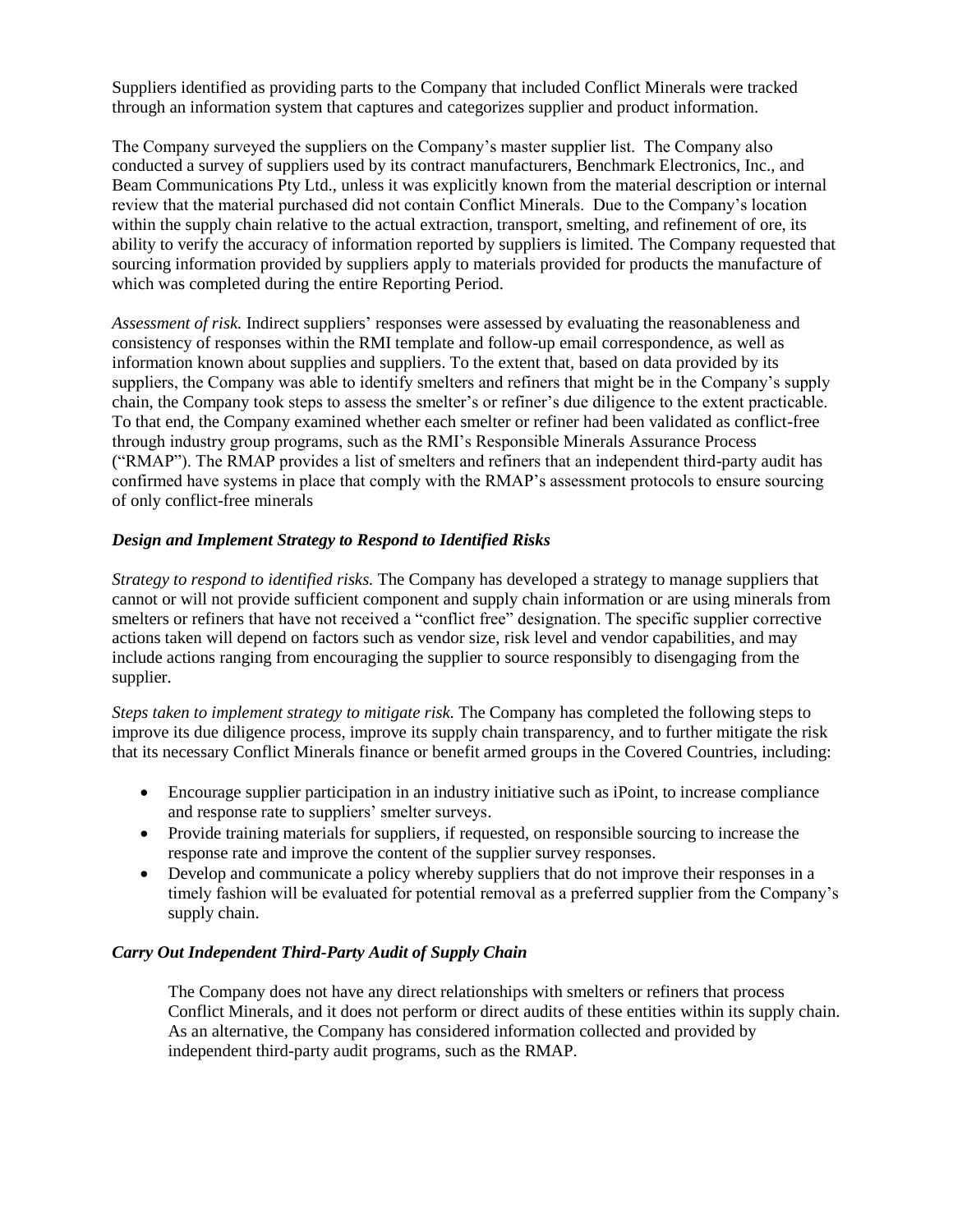## *Report Annually on Supply Chain Due Diligence*

The Company expects to report annually, as required by the Rule, and has posted this Report on its website here:

[https://www.iridium.com/company-info/corporate-social-responsibility/sustainability/#conflict](https://www.iridium.com/company-info/corporate-social-responsibility/sustainability/#conflict-minerals)[minerals](https://www.iridium.com/company-info/corporate-social-responsibility/sustainability/#conflict-minerals)

### **B. Description of the Company's due diligence measures performed with respect to Covered Products the manufacture of which was completed during 2018**

Because, as a result of its RCOI, the Company could not determine the country of origin of all its necessary Conflict Minerals, the Company also performed due diligence on the source and chain of custody to determine whether the Conflict Minerals directly or indirectly financed or benefitted armed groups in the Covered Countries.

The Company's due diligence measures performed with respect to Covered Products the manufacture of which was completed during 2018 included:

- Providing a briefing to members of supply chain management about results of the Company's due diligence efforts on a monthly basis. A member of senior management was briefed about the results of the Company's due diligence efforts on a quarterly basis.
- Keeping an up-to-date Policy. Inquiries with regard to Conflict Minerals are communicated to the Company's supply chain information team.
- Maintaining a standard contract template with a standard provision regarding Conflict Minerals. Any changes to the Company's contracts or contracts in progress are subject to negotiation and the Company's review and approval process.
- Requesting a full list of supplier information from the Company's contract manufacturers that have direct contact with suppliers in the supply chain.
- Analyzing the bill of materials for each product to confirm all identified suppliers are included within the Company's due diligence efforts.
- Conducting its due diligence using RMI template, requesting country of origin information regarding the necessary Conflict Minerals and identification of smelters and refiners that process such minerals.
- Completing follow-up inquiries to obtain as much needed information as possible from as many suppliers as possible.
- Comparing survey results to information collected via independent third-party conflict-free smelter validation programs, such as RMI, to determine if the identified smelters or refiners have been validated as conflict-free.
- Discussing actions to be taken with regard to suppliers that do not comply with the Policy.
- Filing the specialized disclosure report on Form SD and related conflict minerals report annually as required by the SEC.

# **C. Results of the Company's Due Diligence**

*Identified Smelters and Refiners.* As a result of the Company's due diligence efforts and based on information provided by most of the Company's suppliers, the Company has identified and obtained completed RMI template from most of its suppliers that provide components containing necessary Conflict Minerals. However, in most cases, the information provided by suppliers was not specific enough to identify the smelters and refiners that processed the Conflict Minerals in the specific components provided by the supplier to the Company, but instead included information regarding the smelters and refiners that processed Conflict Minerals used by the responding supplier only on a company-wide or general product basis. As a result, in those cases, the Company has not been able to reasonably or reliably determine whether the identified smelters and refiners have been used to process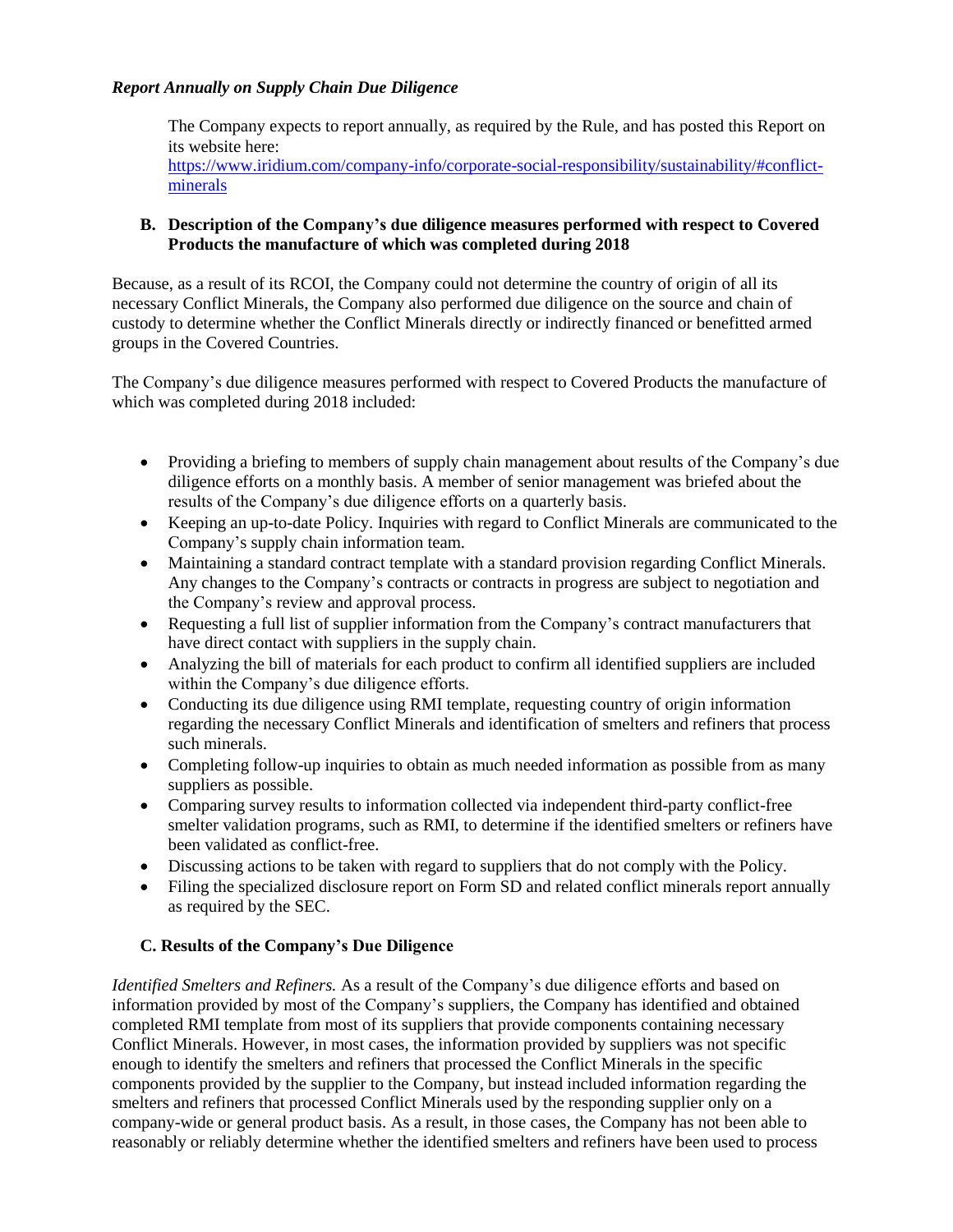Conflict Minerals in the components actually furnished to the Company for use in the Covered Products and thus did not include the smelters or refiners below. However, when the supplier provided information that reasonably appeared to be specific product-level information, the Company has listed on Appendix A the smelters or refiners identified by the supplier. Based on the information that was provided by the Company's suppliers through the due diligence process, the Company believes that, to the extent reasonably determinable by the Company, the facilities that may have been used to process the necessary Conflict Minerals contained in the Covered Products included the smelters and refiners identified on Appendix A.

*Identified Countries of Origin.* Based on the information provided by suppliers pursuant to the due diligence process, the Company does not have sufficient information with respect to the Covered Products to reliably determine the countries of origin of all of the Conflict Minerals in the Covered Products. However, as noted above, when the supplier provided information that reasonably appeared to be specific product-level information, the Company has listed on Appendix B the countries of origin of the necessary Conflict Minerals identified by the supplier. When the supplier provided only company-level or general product information, the Company determined that it did not have sufficient information to identify with any reasonable level of confidence the particular countries of origin of the necessary Conflict Minerals contained in the component in the Covered Products, and thus did not include the country of origin. Accordingly, based on the information that has been obtained, the Company believes, to the extent reasonably determinable by the Company, that the countries of origin of the Conflict Minerals include the countries listed on Appendix B.

*Efforts to Determine Mine or Location of Origin.* The Company's efforts to determine the mine(s) or location of origin with the greatest possible specificity included the use of the due diligence measures described above.

The Company received responses from 75% of its suppliers that provide components containing necessary Conflict Minerals. On the basis of the due diligence measures performed, the Company believes, to the extent reasonably determinable, that of the responses received, 4% of the suppliers from which the Company obtained sourcing information provided materials that contained Conflict Minerals that are of uncertain origin and 96% either (i) provided materials that did not contain Conflict Minerals, (ii) believe they provided materials containing Conflict Minerals not originating in the Covered Countries, or (iii) believe they provided materials containing Conflict Minerals that do originate from the Covered Countries but were processed using certified conflict-free smelters or refiners.

#### **D. Measures to Improve Due Diligence**

The Company currently expects to continue to perform its supply chain due diligence measures with the goal of achieving greater accuracy and transparency into the Company's supply chain by reviewing supplier contracts and their Conflict Minerals policies on an as-needed basis to verify that relevant Conflict Mineral provisions are in place, developing the Company's Conflict Mineral guidelines and procedures as needed, creating further awareness within the organization to promote positive change, and continually identifying areas of improvement.

# **Forward-Looking Statements**

Forward-looking statements in this Report are made pursuant to the safe harbor provisions of Section 21E of the Exchange Act and other federal securities laws. Investors are cautioned that statements in this Report that are not strictly historical statements, including without limitation, the Company's intentions and expectations regarding further supplier engagement, due diligence and risk mitigation efforts, strategy, and future reporting constitute forward-looking statements that involve risks and uncertainties. Actual results could differ materially from the forward-looking statements. Risks and uncertainties that could cause actual results to differ include, without limitation, risks and uncertainties associated with the progress of industry and other supply chain transparency and smelter or refiner validation programs for conflict minerals (including the possibility of inaccurate information, fraud and other irregularities),